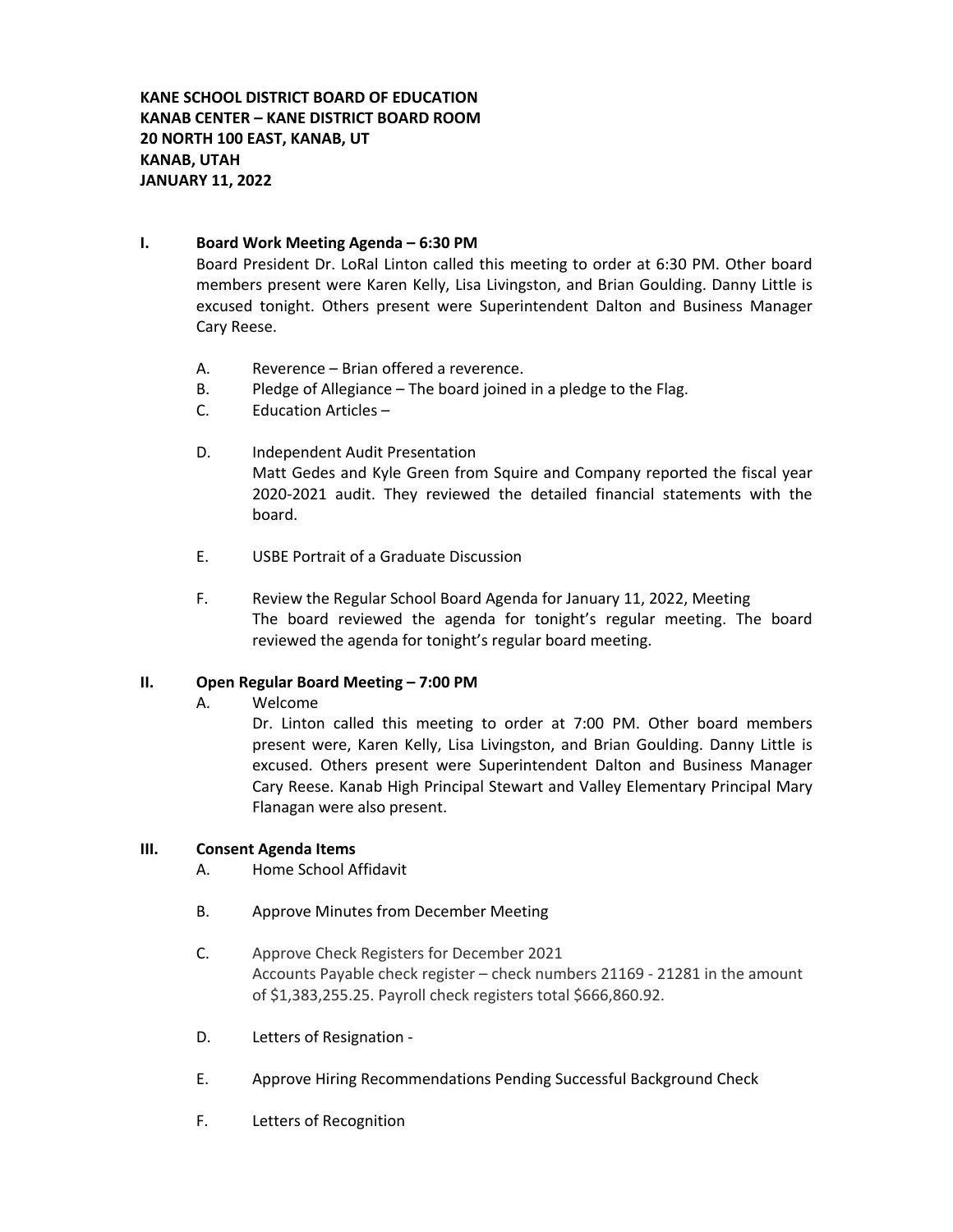Lisa moved and Brian seconded a motion to approve all items on the consent agenda. This motion passed.

## **IV. Public Comment**

A. Public Comment – Dr. Linton opened the meeting for public comment. There was none.

## **V. Reports**

A. School Board Reports - none

## B. Superintendent Report

Supt. Dalton reported that we may need an additional first grade teacher at Kanab Elementary next year due to the number of students. This may only be a one-year contract, but would be re-evaluated each year, to see what the need is. There would be four first grade classes at KES.

## C. Kane District Enrollment

Student enrollment for December was 1,492, which was a decrease of 6 students from the November count of 1,498.

This includes the 26 BWS students attending in Page and 98 preschool students. October 1 count is 1,402.

## D. Cosmetology School MOU

Supt. Dalton and Brent Judd have been working on this issue. We now have an agreement with several private and public cosmetology colleges who have agreed to accept credits earned by students in our new program.

- E. Faculty Meeting Update on Classroom Camera Discussions The board packet contains comments and feedback from various teachers regarding the possibility of cameras being installed in classrooms.
- F. SRI Results for KMS Reach for Reading Review Supt. Dalton shared a chart showing progress being made from the use of the Read 180 program at Kanab Middle School.
- G. USBE Update
- H. Business Administrator Report Cary reported on total Kanab Elementary Construction expense so far.
- I. Construction Status Update New Elementary Cary updated the board on the status of construction of our new school in Kanab.

## J. Monthly Budget Report

The board packet contains figures and bar charts that compare budgeted revenue and expense to actual revenue and expense so far this fiscal year. Cary reported that all is well so far with the budget.

## **VI. Board Action Items**

A. Independent Audit Review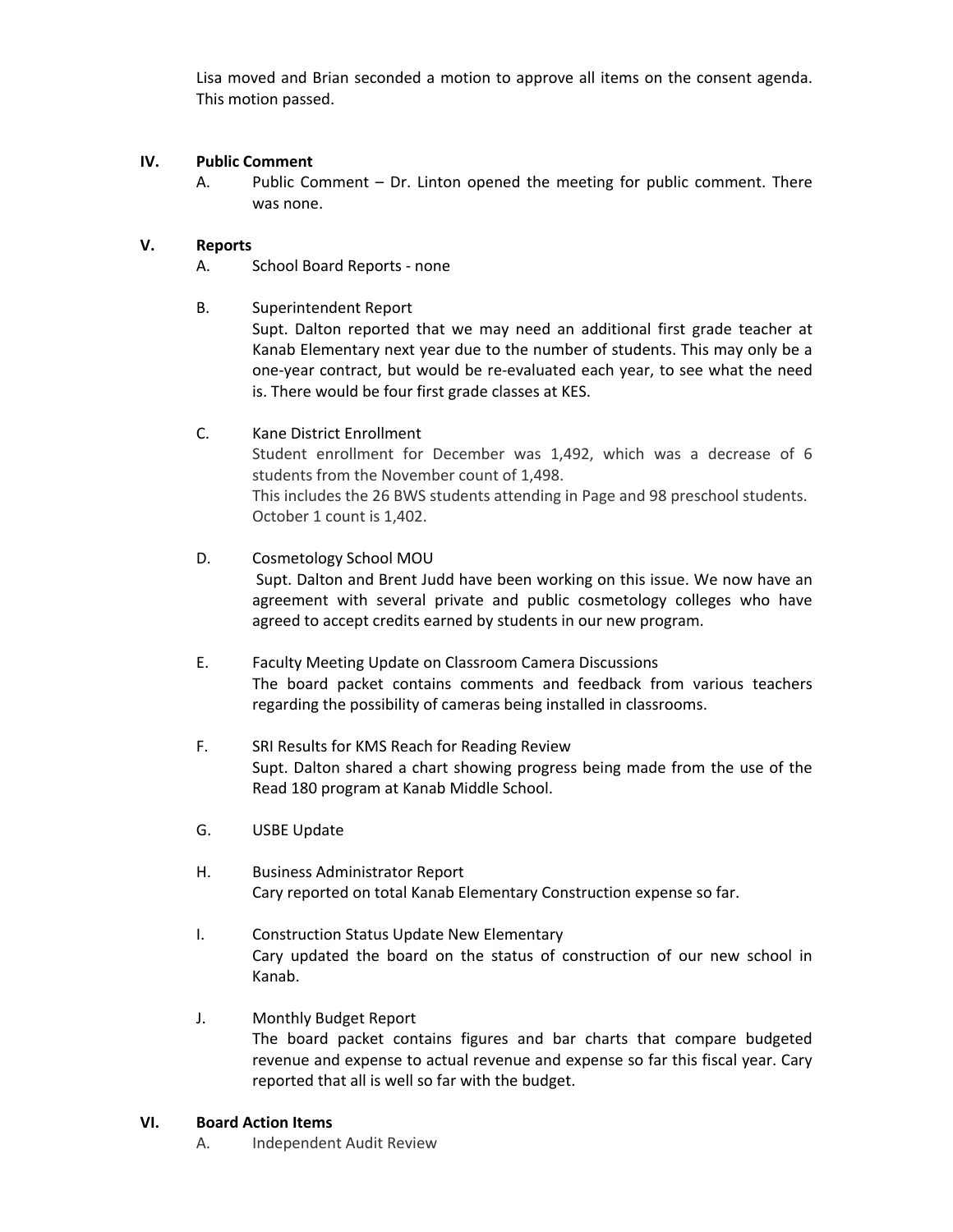Lisa moved and Brian seconded a motion to approve the fiscal year 2020-2021 audit as presented by Squire and Company during tonight's work meeting. This motion passed.

B. Kane's Medical Trust & 403(b) Plan (Pelion Trust) – Revisions

Cary explained that Kane's Pellion Trust agreement, that was entered into a number of years ago, needs to be revised to add an IRC 403(b) plan and also to make various other plan revisions. Cary requested permission to sign the revised trust documents and requested the school board to adopt a resolution approving the 403(b) plan. Cary also requested the board to make a revision to Kane School District early retirement policy DDC. The board packet contains detailed trust documents and KSD policy DDC. The school board has reviewed this information for the past month.

Brian moved and Lisa seconded a motion to approve the needed revision to KSD policy DDC. This motion passed. This change will remove the following language from this policy.

"Also, if the employee desires, the annual amount of funds that the employee is entitled to receive under this program, can be held by the District and used to purchase health, life, and dental insurance."

Lisa moved and Brian seconded a motion to approve adoption by the following resolution, of an IRC 403(b) plan as an addition to our Pellion Trust. All board members present at tonight's meeting voted in favor of adopting the following resolution.

# **ACTION BY UNANIMOUS CONSENT OF THE GOVERNING BOARD ADOPTION OF 403(b) RETIREMENT PLAN**

The undersigned hereby certify that they constitute all of the members of the Governing Board of Kane School District ("Employer") and consent to the following resolutions:

WHEREAS, after review and evaluation by the Governing Board, the Employer has decided to adopt the Kane School District Special Pay 403(b) Plan ("Plan"), a 403(b) retirement plan, for the benefit of eligible employees.

NOW, THEREFORE, BE IT RESOLVED that the Employer hereby adopts the Kane School District Special Pay 403(b) Plan, to be effective on 9-1-2021;

RESOLVED FURTHER that the President of the Employer is authorized to execute the Plan document and authorize the performance of any other actions necessary to implement the adoption of the Plan. The President may designate any other authorized person to execute the Plan document and perform the necessary actions to adopt the Plan. The Employer will maintain a copy of the Plan, as approved by the Governing Board, in its files;

RESOLVED FURTHER that the Employer will act as administrator of the Plan and will be responsible for performing all actions necessary to carry out the administration of the Plan. The Employer may designate any other person or persons to perform the actions necessary to administer the Plan.

C. Capital Projects Approval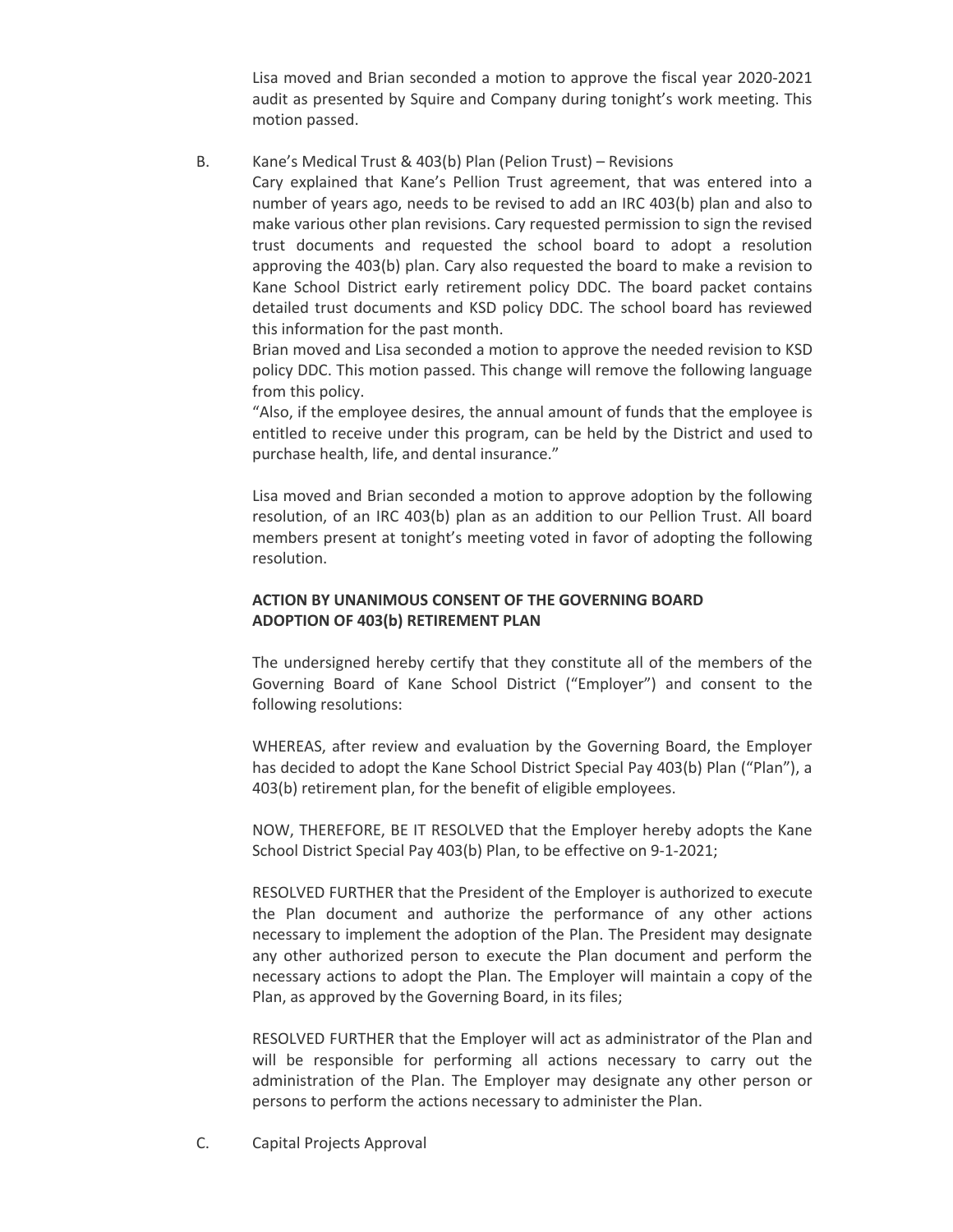Cary reviewed the proposed capital outlay projects as listed in the board packet. Lisa moved and Brain seconded a motion to accept/approve all priority #1 items plus new lunchroom tables (priority #2) for Kanab Middle School. This motion passed.

- D. Early Graduation Approval Brian moved and Lisa seconded a motion to approve early graduation for a student at KHS. This motion passed.
- E. KES New Logo Discussion Lisa moved and Brian seconded a motion to approve the new logo as proposed by Kanab Elementary staff. This motion passed.

## **VII. Board Business**

- A. KSD Board Goal Review
- B. KSD Committee Assignment Review/Discussion
- C. DBAA Extra Duty Policy Review and Discussion Cary reviewed with the Board one possible way to offer increased longevity pay for coaches. The board will continue to study this option.
- D. KSD Sick Leave Payout Review The board packet contains a schedule containing information on pay outs for unused sick leave. The board is considering increasing the amount we pay for un-used sick leave, at retirement. The board will continue to study this issue.
- E. KHS Spring Sports Schedule Review
- F. Building Use Agreement Review The board packet contains information on building use rental rates being charged by various other school districts. The board will consider whether to adjust KSD building/facility use rates.
- G. School Fee Schedule Review 2022-2023 The board packet contains information on school fees. This issue will need to be approved by the board at a later date.
- H. District Curriculum Review Process Discussion
- I. ER Policy Discussion
- J. USBA Winter Conference The school board recently attended a state school board convention in Salt Lake City.
- K. KSD Local FERPA Policy Review
- L. School Board Meeting Schedule
- M. Future Board Items